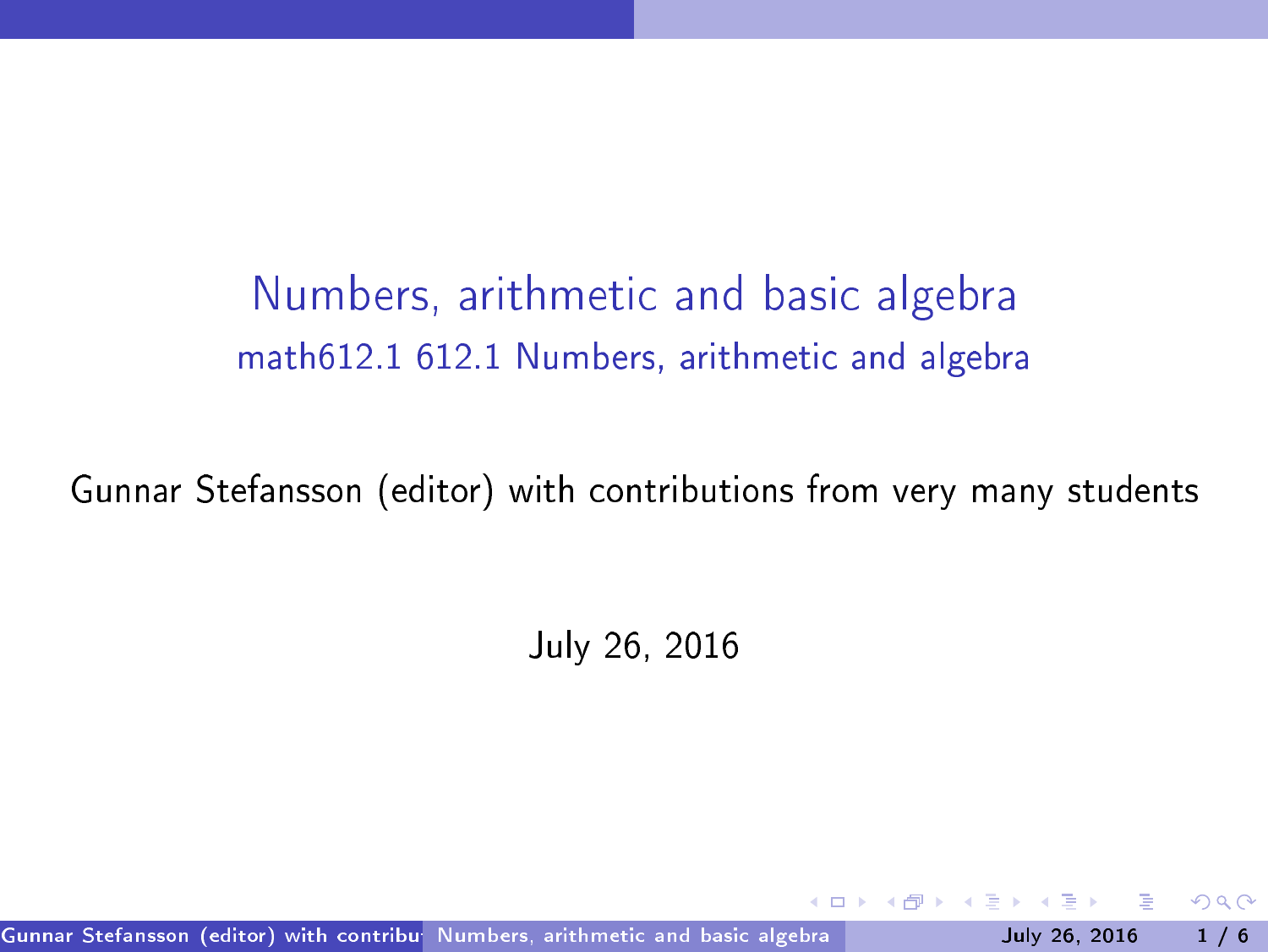# Natural Numbers

The positive integers are called natural numbers.

These numbers an be added, multiplied together and so forth.

Notation:  $N = \{1, 2, 3, 4, \dots\}$ 

Subtraction and division are not defined on these numbers.

An arbitrary element of  $\mathbb N$  is most commonly denoted by *i*, *j*, *n*, or *m*, but any symbol can be used.

<span id="page-1-0"></span> $OQ$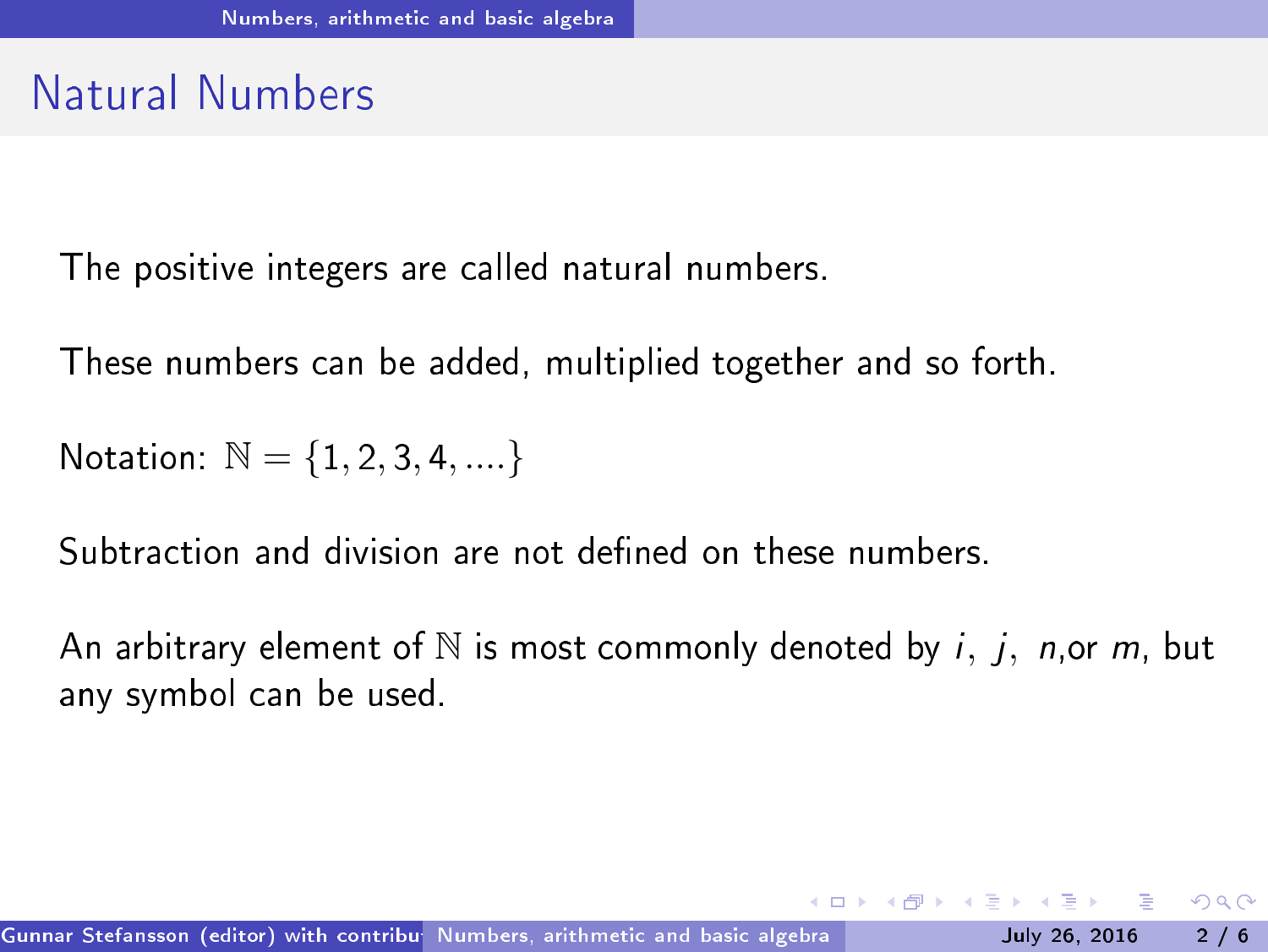# Starting with <sup>R</sup>

Download R from the R website: http://www.r-proje
t.org/

Look at on-line information on R, and take the tutor-web R tutorial: http://tutor-web.net/stats/stats240.1

Simple R ommands:

 $\bullet$  Assignment:  $x < -2$ 

• Arithmetic:  $2 * 5 + 4$ <br>Simple R commands Simple <sup>R</sup> ommands:

 $> x < -2$  $> v < -3$  $> z < -x + v$  $\sim$  zero  $\sim$   $\sim$ 

View the results of  $x+y$  by simply typing "z".

<span id="page-2-0"></span> $> z$ [1℄ <sup>5</sup>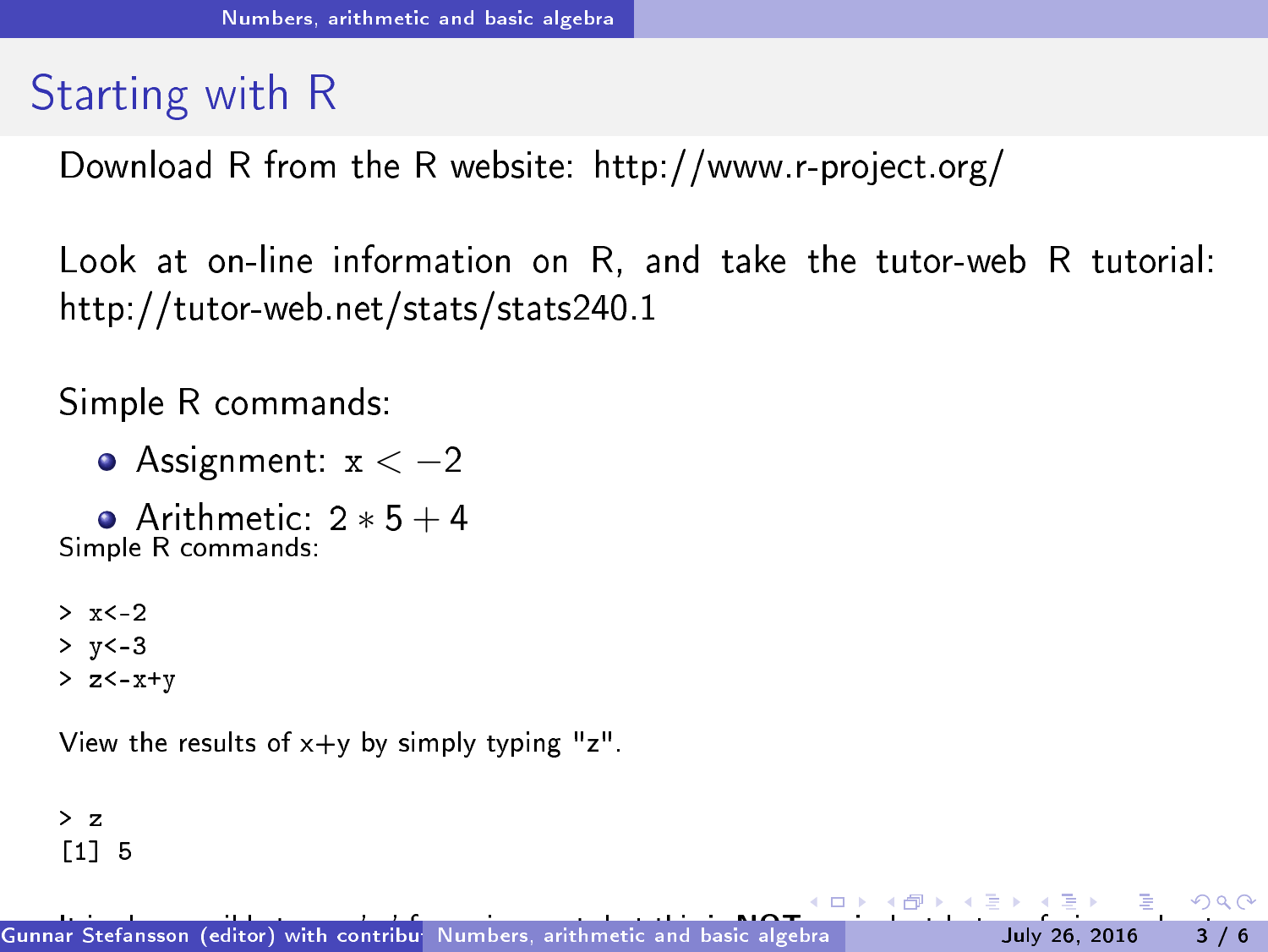#### The Integers

#### The set of positive and negative integers:  $\mathbb{Z} = \{..., -2, -1, 0, 1, 2, .....\}$

(□ ) (f)

イ ヨード

<span id="page-3-0"></span> $298$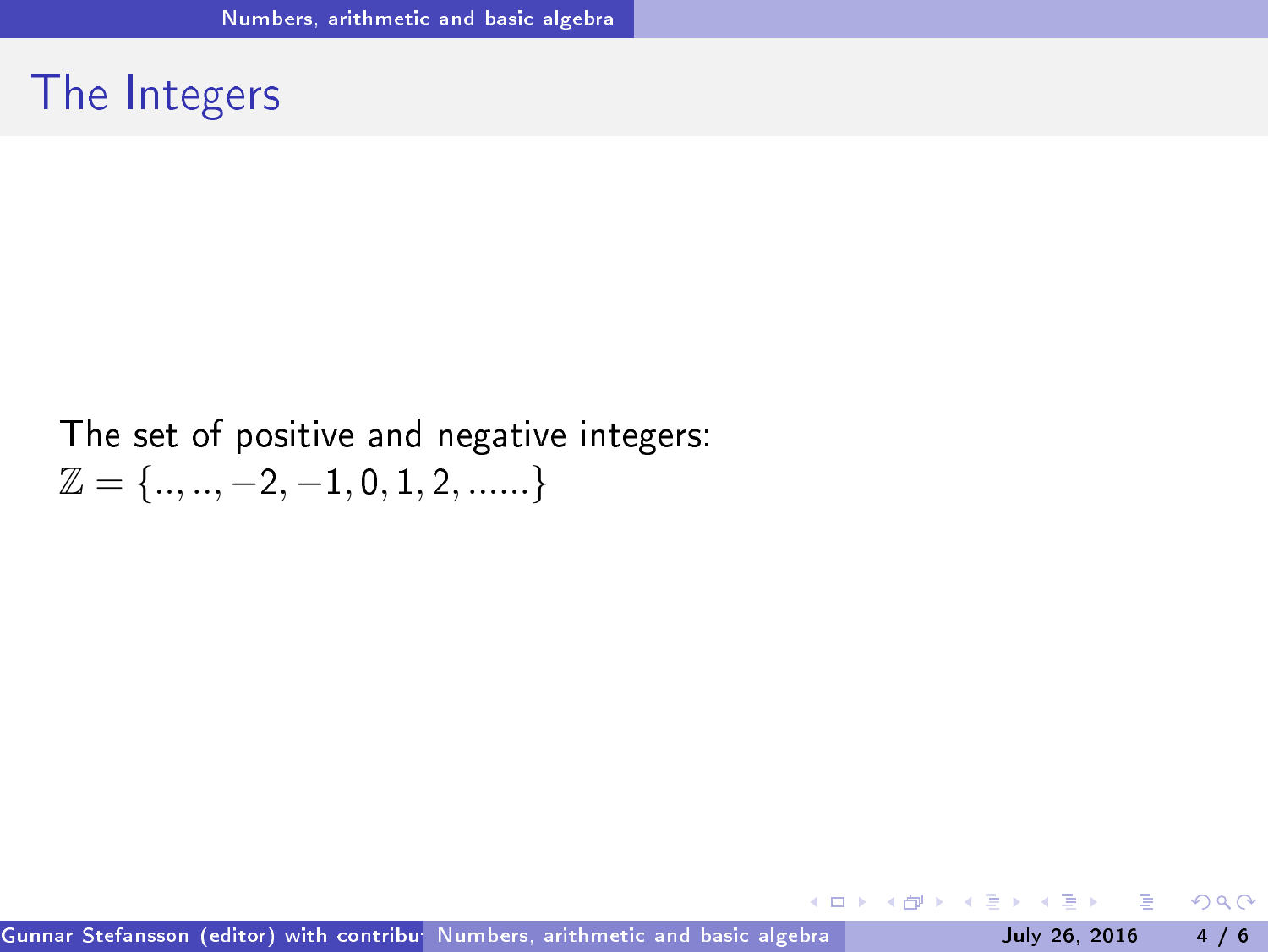# Rational numbers

Rational numbers are fractions denoted  $p/q$ , where p and q are integers. We can simplify fractions if the numerator and denominator contain common terms Examples of rational numbers. Note that every integer is a rational number. The set of all rational numbers is usually denoted Q.

<span id="page-4-0"></span> $QQ$